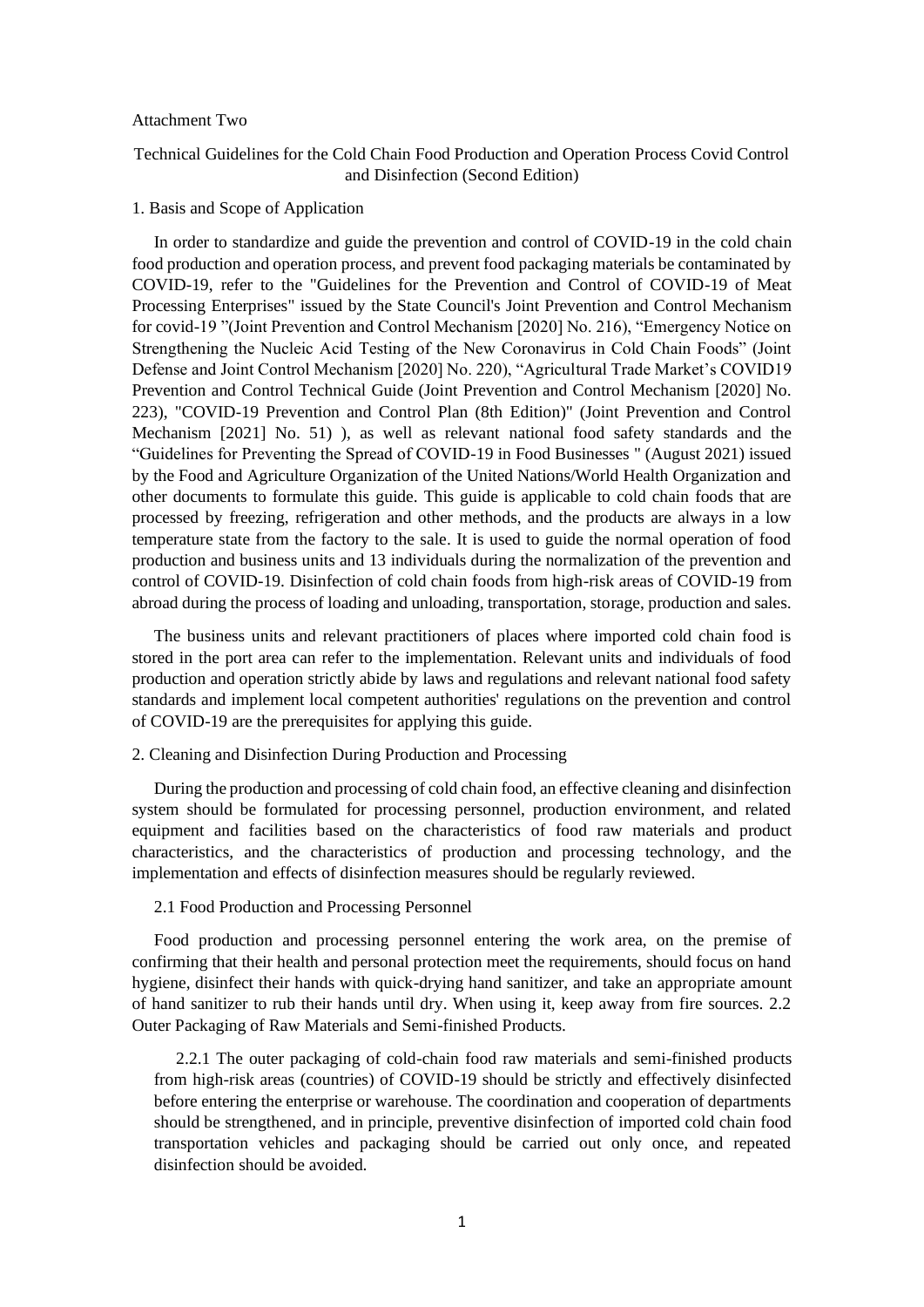2.2.2 Tools and equipment (such as transfer boxes, spoons, pliers, etc.) used to transport cold chain food raw materials or semi-finished products should be cleaned and disinfected in time after each use.

2.2.3 For food raw materials or/and semi-finished products from foreign epidemic areas that have been tested and contaminated by the new crown virus, they should be implemented in 14 accordance with the relevant requirements for the classification and classification of cold chain food for the prevention and control of the new crown pneumonia epidemic.

### 2.3 Production and processing equipment and environment.

2.3.1 Equipment and appliances. Utensils used before and after processing should be placed separately and kept properly to avoid cross contamination. All equipment and utensils after production and processing (or when necessary, during production and processing) should be effectively cleaned and disinfected, and the selected cleaning and disinfection procedures and disinfectants should be able to effectively kill the new coronavirus.

2.3.2 Environment. Increase the frequency of disinfection in high-risk areas such as the production workshop environment of each stage of cold chain food raw material processing, the workshop environment of each production stage of ready-to-eat and cooked food, and the storage cold storage. The environment must be thoroughly cleaned and disinfected during the production process and after production. In particular, it is necessary to strengthen the frequency of cleaning and disinfection of various operating surfaces, contact surfaces/points (such as door handles, switches, appliance handles, telephones, toilets, etc.) that people touch during production and processing, and crowded environments.

2.3.3 For all kinds of meat, aquatic products, egg products and other foods rich in protein and fat, it is difficult to remove dirt due to the easy formation of dirt on the surface of the contact object, and the production and processing environment is usually low in temperature and high in humidity, in order to improve the disinfection effect , Minimize the amount of disinfectant used, shorten the action time of the disinfectant on the surface of the object, all meat, aquatic products, egg products and other foods rich in protein and fat contact with the container, equipment or environmental object surface must be Disinfect after thorough cleaning.

# 2.3.3.1 Selection of cleaning agent

Commonly used food processing equipment and environmental cleaning agents include alkaline solutions, salt solutions (such as phosphate, carbonate, silicate), acid (such as citric acid, phosphoric acid) solutions and synthetic detergents (such as anions, cations, non-Ionic alkaline detergent) and so on. Among them, alkaline solution is the most commonly used cleaning solution in the processing environment of meat, aquatic products and egg products. At present, the most commonly used cleaning agent for meat processing enterprises is 1.5% sodium hydroxide solution, which can saponify fat and hydrolyze protein deposits. In addition, various synthetic detergents can also effectively remove meat deposits, fats and dirt. They should be in full contact with the surface to be cleaned at an appropriate temperature and kept for a certain period of time before being rinsed with water. Another way to saponify fat and facilitate cleaning is to prepare a protease solution with a low-concentration alkaline solution that can decompose protein. Since the enzyme is inactivated at high pH and high temperature, the temperature and 15 pH value of the enzyme solution are moderate, which can greatly reduce the corrosion of the surface to be cleaned.

# 2.3.3.2 Cleaning procedures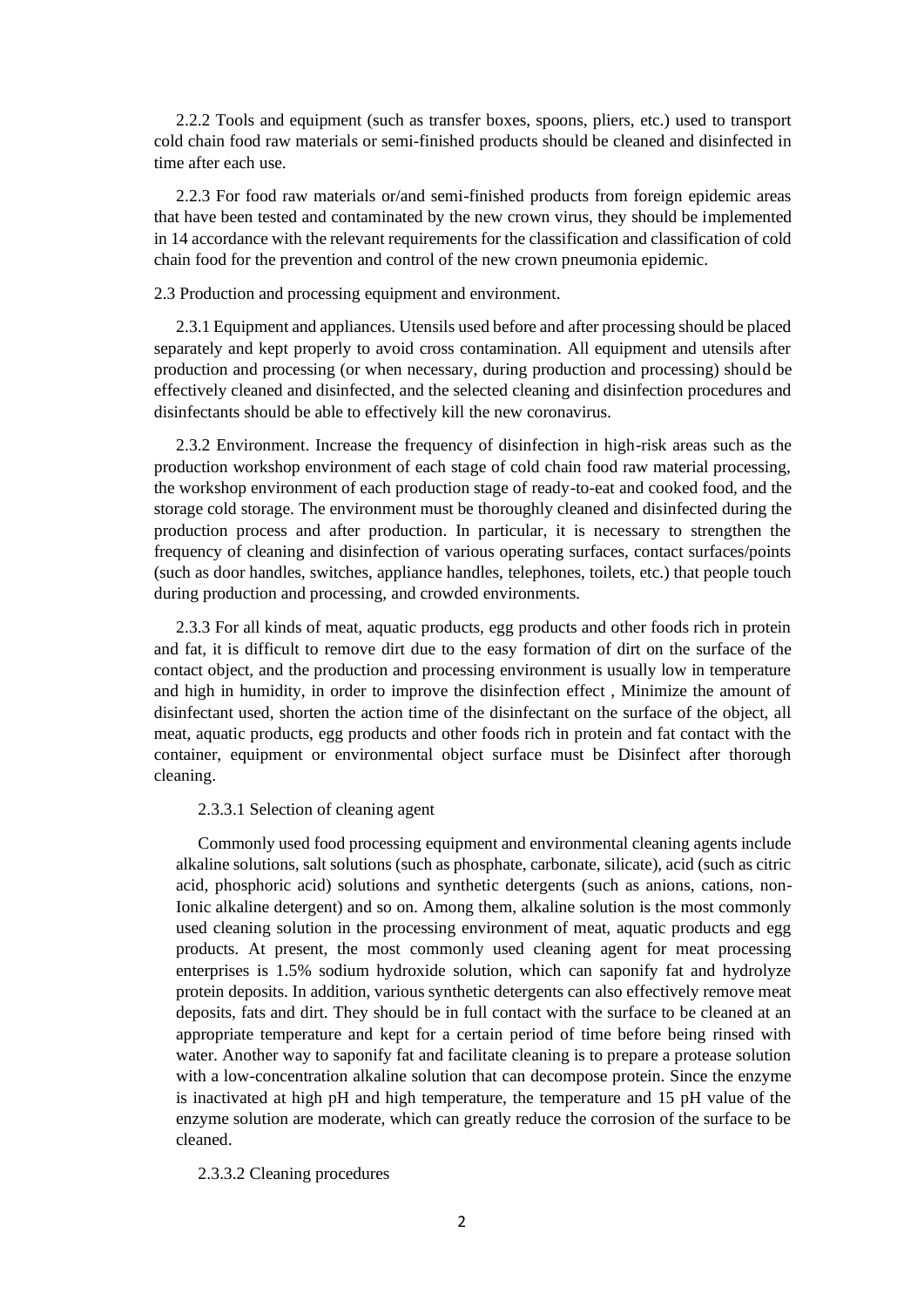(1) To save detergent and water, first use physical methods to remove the dirt on the surface.

(2) Use water to further rinse off the dirt. In order to reduce the generation of aerosols, try not to use high pressure water flushing.

(3) Apply an alkaline solution or a synthetic detergent/enzyme solution at a temperature of 50- 55°C to the surface to be cleaned. After contacting for 6-12 minutes, clean and wipe the surface to be cleaned. In order to make the cleaning agent fully contact the surface to be cleaned, it is best to use foaming detergent to clean the vertical surface.

(4) Rinse the alkali solution or detergent with clean water.

(5) Alkaline solution cannot remove scale or rust spots. Acid (such as phosphoric acid, hydrochloric acid or organic acids such as citric acid, gluconic acid) can be used to remove scale or rust spots.

# 2.3.3.3 Disinfection

(1) In order to improve the disinfection effect and prevent insufficient contact between the disinfectant and the surface of the object and reduce its activity, all equipment, or environmental surfaces to be disinfected must be thoroughly cleaned according to the above procedures before they can be disinfected. Commonly used disinfectants include chlorine, iodine-containing disinfectants, or quaternary ammonium salt solutions.

(2) Whether the disinfected surface needs to be cleaned depends on the disinfectant used. Quaternary ammonium salt and iodine-containing disinfectants need to be thoroughly rinsed with water after use.

(3) If the surface of the equipment is corroded after disinfection, the corroded area can be coated with oil for protection. There is no need to remove when using food grade spreads, non-food grade spreads need to be removed before the start of the next processing shift.

(4) Use the in-situ cleaning method to continuously clean the moving conveyor belt and other parts of the production and processing equipment.

3. Cleaning and Disinfection During Transportation and Distribution

### 3.1 Personnel

During the cold chain food delivery process, drivers and transport attendants should maintain personal hand hygiene, and alcohol-based hand sanitizers, disinfectants and paper towels should be provided in the car to ensure that hands are disinfected regularly without washing hands with clean water.

### 3.2 Object surface

Drivers should wash or disinfect their hands before transferring or submitting delivery documents to employees. To avoid washing the returned items, the documents are best placed in disposable containers and packaging materials. For reusable containers, regular and appropriate sanitary cleaning and disinfection should be carried out. Surfaces that are most likely to be contaminated by viruses, such as steering wheels, door handles, and mobile devices that are frequently touched by human hands, should be disinfected regularly. During the transportation of cold chain food, it is strictly forbidden to unpack and dump the goods. If it is necessary to unpack and dump the goods, they must be disinfected according to the requirements of 2.2.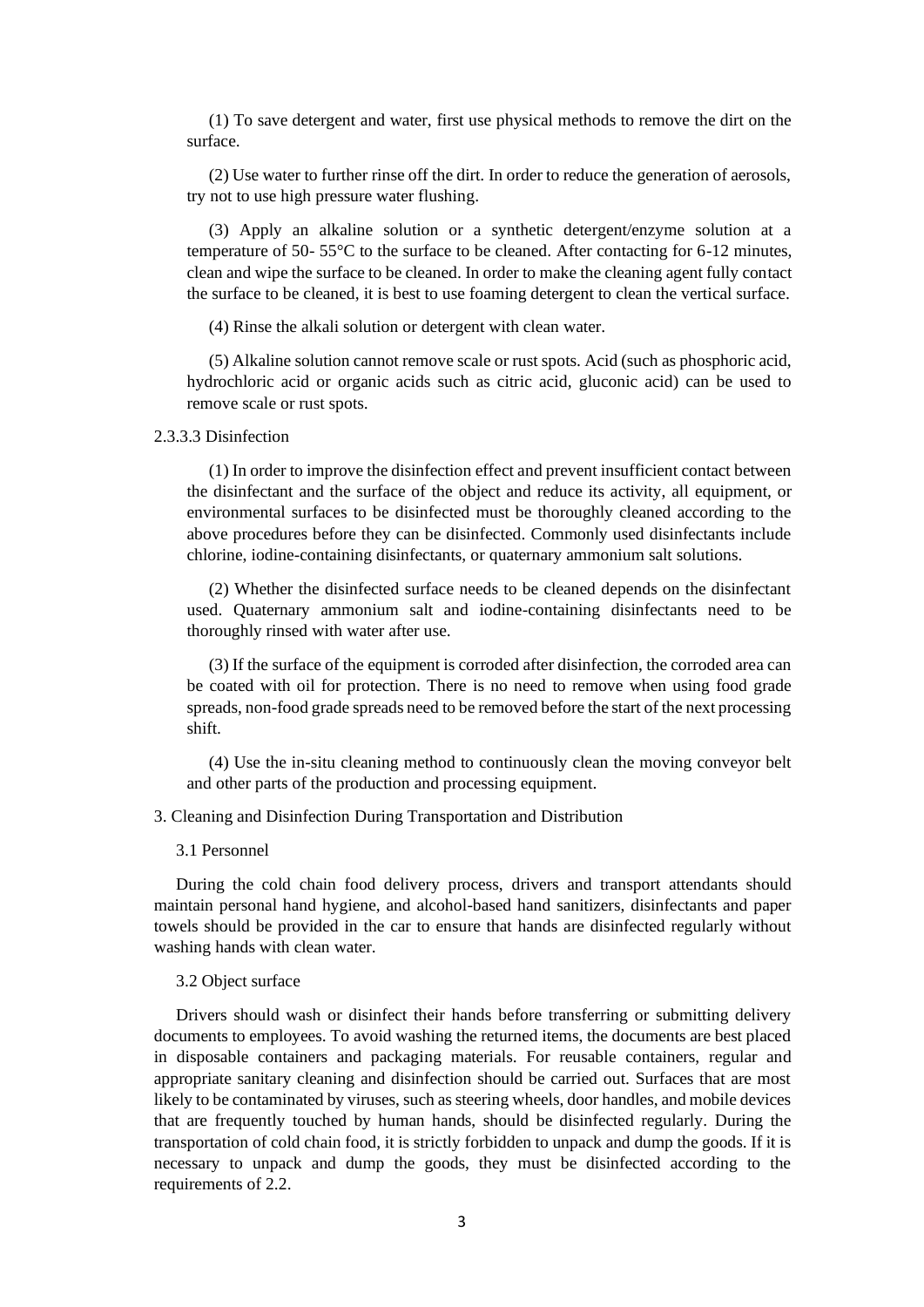# 3.3 Transportation

In order to avoid contamination of cold chain food, drivers must ensure that transport vehicles, handling tools and containers are clean and regularly disinfected. When goods are mixed, keep food and other goods as separate as possible when loading vehicles. Before and after the vehicle carries a batch of goods, the parts in the vehicle that may be touched by human hands, especially the inside and outside of the vehicle, must be thoroughly disinfected.

# 4. Cleaning and Disinfection During Sales Operation

4.1 Personnel in the cold chain food sales and operation area shall maintain good hygiene practices and frequently use hand sanitizer to wash and disinfect their hands to keep their hands clean and hygienic.

4.2 Clean and disinfect all kinds of surfaces, handles (such as door handles, refrigerating equipment handles, container handles, cart handles, etc.), buttons (such as calculators, electronic weighing device buttons, etc.) frequently touched by human hands in time. After the operation is completed every day, the operation area shall be fully disinfected.

4.3 It is convenient for customers to wash their hands and disinfect. It should be ensured that the hand washing facilities in the store are operating normally and equipped with quickdrying hand disinfectants; when conditions permit, they can be equipped with induction hand disinfection facilities.

## 5. Cleaning and Disinfection of Catering Processing

5.1 The catering industry should regularly clean and disinfect all cold-chain food contact surfaces, outer packaging and utensils, and strengthen the cleaning and disinfection of tableware (drinking) utensils and condiment containers.

5.2 Do a good job of disinfecting the surface of high-frequency contact objects, and perform various equipment, areas, contact surfaces/high-frequency contact points (such as countertops/clips/service appliances/open self-service display stands/doorknobs), trash cans, sanitary ware, etc. More frequent cleaning and disinfection. At the same time, increase the frequency of cleaning and disinfecting the work clothes of the staff.

5.3 Ensure that the hand washing facilities in the store are operating normally and are equipped with quick-drying hand disinfectants; when possible, they can be equipped with induction hand disinfection facilities.

6. Commonly Used Disinfection Methods in the Production and Operation Process

In the production and operation process of cold chain food production, transportation and sales, chemical and physical disinfection techniques can be selected for disinfection.

#### 6.1 Physical Disinfection

The physical disinfection methods that have been validated by laboratories and on-site and have been evaluated as qualified by relevant institutions can be used to disinfect all aspects of cold chain food production and operation.

6.2 Chemical Disinfection Commonly used disinfectants and methods of use are shown in the attached table.

6.3 Quality Control of Disinfection